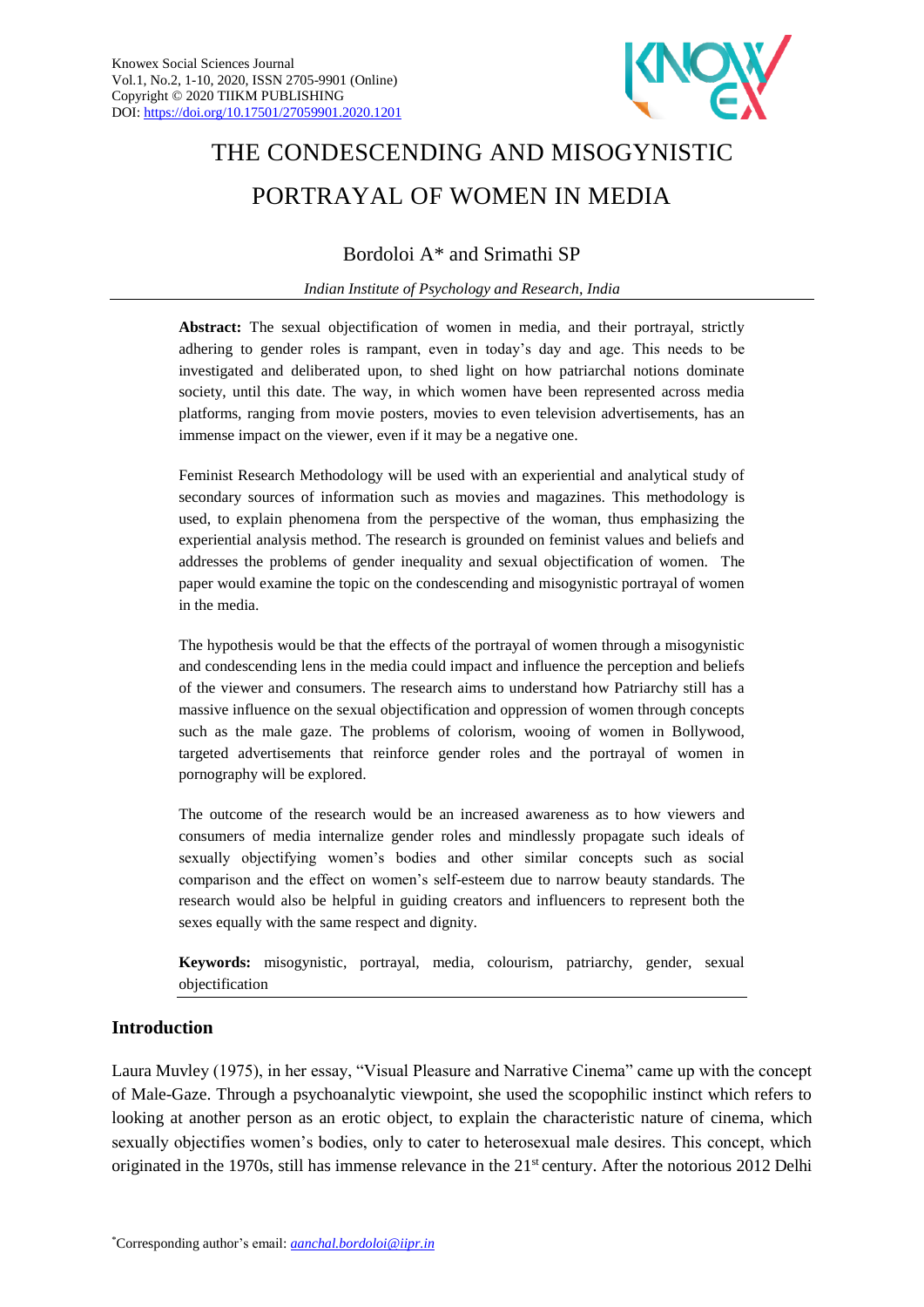Gang rape and murder case, a few Indian news channels directly blamed "item songs" that were blatantly used in Bollywood movies, as responsible for influencing rape, as an outlet of male sexual desires, and power over women. The portrayal of eve-teasing and the relentless pursuit of a lady, until she succumbs to the charms of a man, in cinema is rampant even now. Very recently, the lyrics of a song called, "Beyonce Sharma Jaayegi", faced much backlash after it was shamed for invoking racism and colourism.

The endorsements of fairness creams by celebrities is a deep-rooted problem, which only contributes to the preference of fair-skinned individuals, thus adding to the dangerous problem of colourism. These instances force us to yearn for a society that celebrates gender equality and a refusal to conform to toxic standards and norms of what "beauty" entails. Racism is already a problem that is plaguing the planet. Colourism makes this problem even worse, when we subject the citizens of our very own country, to oppression, if they do not follow standards of beauty, set by so-called "first-world" countries.

Added to the problem of setting toxic beauty standards for women, as can be witnessed in matrimonial advertisements in Indian newspapers, (the demand for tall, fair, and beautiful brides), is the evil of sexual objectification, which will be discussed by exploring topics further. Gender roles are so deeply ingrained in our society that the traits assigned to women, such as tenderness and submissiveness are taken for granted, as women solely become targets of commercial advertisements, responsible for marketing products for doing household chores (laundry detergents, toilet cleaners, surface disinfectants). On the other hand, initiatives by banks such as home loans, are targeted towards men, reinforcing their roles as the sole breadwinners of the family.

# **Review of Literature**

Tere N. S (2005) conducted a study to investigate on gender reflections in mainstream Hindi cinema. The paper deals with representations of women characters in mainstream Bollywood movies. It is deemed appropriate to examine this issue because women are a major chunk of the country's population and hence their portrayal on screen is crucial in determining the furtherance of already existing stereotypes in society. The paper begins with a discussion on the field of feminist film criticism and how mainstream Hindi Cinema has restricted itself to defined sketches of womanhood. It also undertakes some glimpses from popular films to analyze this process of stereotyping the "other" – considering that reality in mainstream cinema is constructed from the male viewpoint. A section is devoted to discussion on the contemporary realistic brand of cinema and its understanding of women. In conclusion, a debate ensues on whether mainstream Hindi cinema has been successful in portraying Indian women of different shades in a society dominated by patriarchal values. The study concluded that cinema's only end is not to entertain. It must begin a quest for social change through entertainment. As a media product, identified to accelerate the process of modernity, cinema should not stick to the "formula film". It should come up with more progressive representations of women. Such portrayals would do justice to women and their role in society.

Patowary H., (2014), conducted a study on the Portrayal of Women in Indian Mass Media. The analytical method of research design was used along with secondary sources of data to analyse the feminist understanding of media and the media's role in constructing the images of women. The study concluded that the overall effect of the portrayal of women in media is to reinforce rather than reduce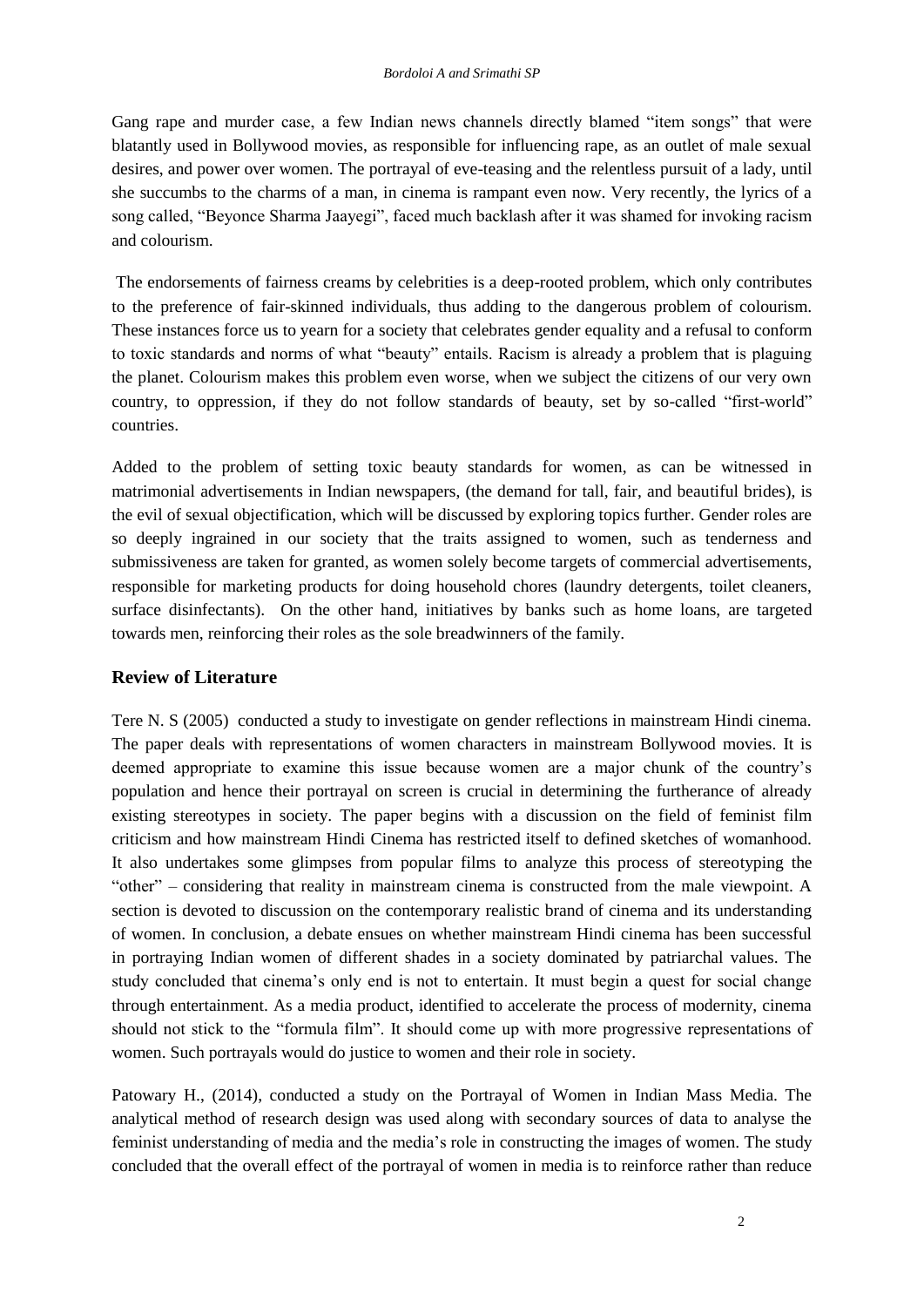prejudices and stereotypes. The study also concludes that Indian mass media has not made adequate efforts to discuss serious issues concerning women and prepare women for playing their equal role in society. To change this situation, it is of the urgent requirement to carefully monitor the media, and continuously point out their merits and demerits.

Mishra, Deepanjali. (2015), conducted a study to examine the portrayal of women in media. The paper emphasizes on how the portrayal of women in media, be it in advertisements or soaps, can be sexist, and adhere to gender roles. For example, women in advertisements are predominantly portrayed as homemakers who tend to the needs of the children and husbands, while in soaps, they are portrayed as authoritative within the domestic sphere. It also talks about how movies and television reinforce the importance of a thin body as a measure of a woman's worth. Research studies are indicated wherein the exposure of thin female bodies and the crafted bodies of models, is linked to depression, loss of self-esteem and the development of eating disorders. The importance given to fair skin is also mentioned, the reason for which being the Western/racist ideals of beauty. The conclusion that can be drawn from all these findings is that the usual way of portraying women in media, which is inherently sexist, consists of an undercurrent, whereby a message is being portrayed to the audience, which only serves to reinforce socio-cultural stereotypes.

Greenfield, S. (2018), conducted a study on, "When beauty is beast: The Effects of Beauty Propaganda on Female Consumers." The paper focuses on the impact of advertisements, which shape the action of female consumers and evaluates women's motivation in continuing to buy beauty products. A link between negative effects and consumer motivations is discussed to highlight the sexism that is rampant in beauty industries. The hypothesis of the study is threefold and is that the imagery used by the beauty industry has negative effects on female consumers by providing unrealistic standards and lowering self-esteem, these effects create a strong need to purchase beauty products to fit the ideals of modern society and just as advertising previously shifted with social movements, the #metoo and #TimesUp campaigns could potentially change the portrayal of women. The study concludes that advertisements portray an over-sexualised and unattainable ideal of beauty which leads to negative views of one's body image, negative moods, self-esteem, health, consumption patterns, health and much more. These advertisements create a void in women which can only be filled by buying beauty products, which would then lead them to their desired beauty ideals. However, because of the unattainable nature of the beauty ideal, there is a constant demand for beauty products. The growth of feminism and intolerance towards sexual harassment which can be witnessed with the #metoo and #TimesUp movements, and further social unrest may create sufficient social pressure to bring about a change in the industry.

Sibal,V. (2018) conducted a study on the representations of women characters in mainstream Bollywood movies. Women constitute fifty percent of the population and hence their portrayal on screen is crucial in determining the stereotypes that exist in society. The paper begins with a discussion on the field of feminist film criticism and how mainstream Hindi cinema has restricted itself to defined sketches of womanhood. It also undertakes some glimpses from popular films to analyse this process of stereotyping. Cinema is always constructed from the male viewpoint. In conclusion, a debate ensues on whether mainstream Hindi cinema has been successful in portraying Indian women of different shades in a society dominated by patriarchal values. The paper concluded that it is time that cinema seeks a redefinition of women as objects of the male gaze and that proper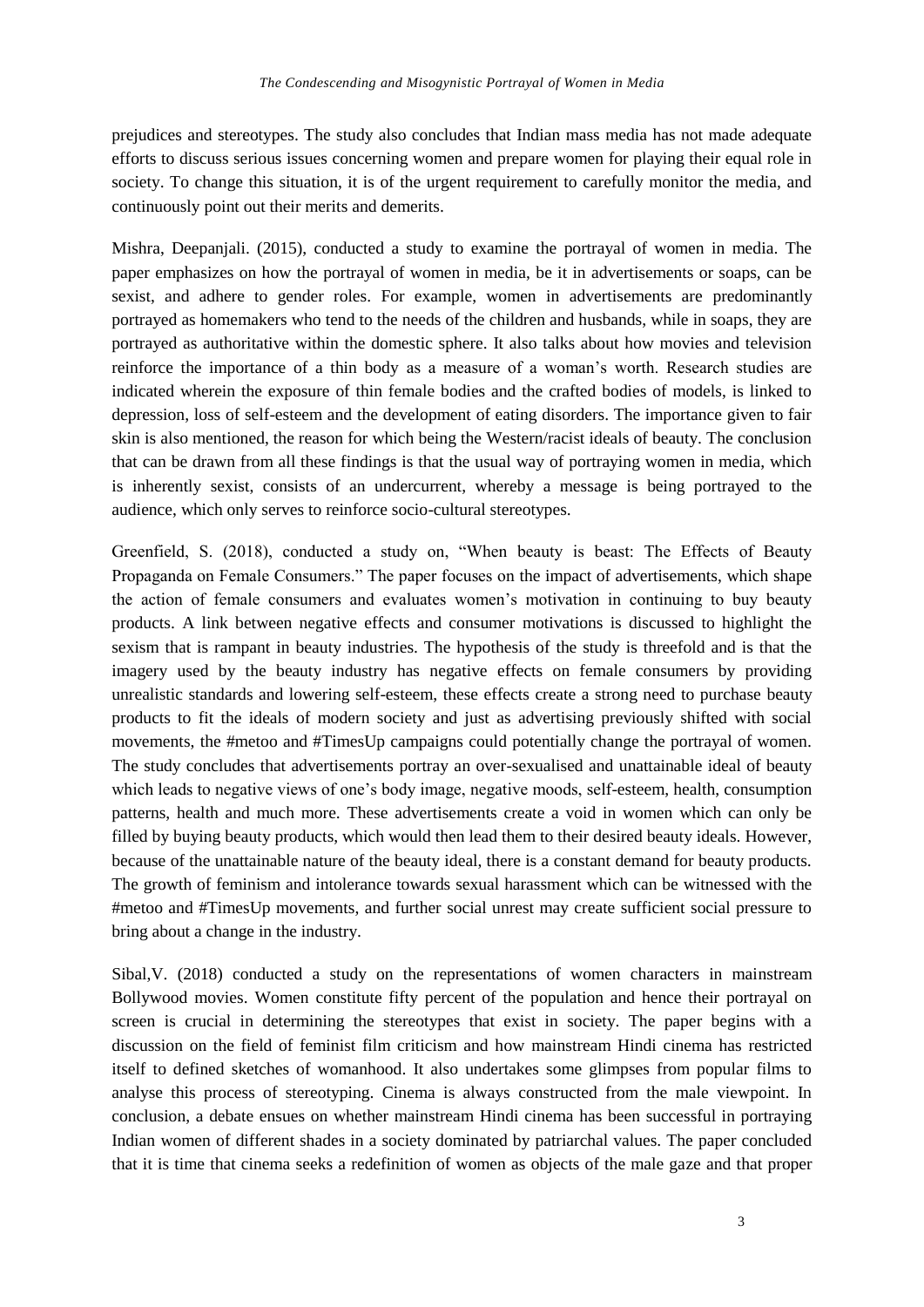and fair narration of women's experiences, without the use of stereotypes, can help for the imperative cause of women's equality.

Slatewala Z. Z (2019) conducted a study to investigate the objectification of women in Bollywood item numbers. The study reflected on the ways of objectification of women in India by analysing Bollywood rap and item songs. Based on objectification theory, one of the primary goals in the study was to measure differences between visual and behavioural sexual objectification, drawing on theoretically derived indicators of sexual objectification. It also concentrated on measuring the change in the objectification patterns over the years. This was done by conducting a content analysis of 201 songs (n=201). The findings suggested that the visual objectification of women was higher than the behavioural objectification of women and that there is a shift in the common themes and the level of objectification over the decades. The study also concluded that problematic representations of women in Bollywood songs deserve further research attention because they likely affect other attitudes and self-perceptions as well, including attitudes toward sexuality, conceptions and understandings of masculinity and femininity, and women's rights.

# **Research Methodology**

## *Aim*

The paper would examine and investigate the condescending and misogynistic portrayal of women in media.

# *Hypothesis*

The effects of the portrayal of women through a misogynistic and condescending lens in the media could impact and influence the perception and beliefs of the viewer and consumers.

# *Objectives*

To critically analyse how Patriarchy still has a massive influence on the sexual objectification and oppression of women through concepts such as the male gaze. The problems of colourism, wooing of women in Bollywood, targeted advertisements that reinforce gender-roles and the portrayal of women in pornography will be explored.

# *Research Design*

The experiential analytical method will be used whereby secondary sources of information will be utilised to critically analyse the subject material. The topic will further be examined by taking a deeper look into the direct experiences of the researcher in relation to the topic. The research design will constitute Feminist Research Methodology since it is from the standpoint perspective of a woman, addresses gender inequality and sexual objectification of women and is grounded on feminist beliefs and values.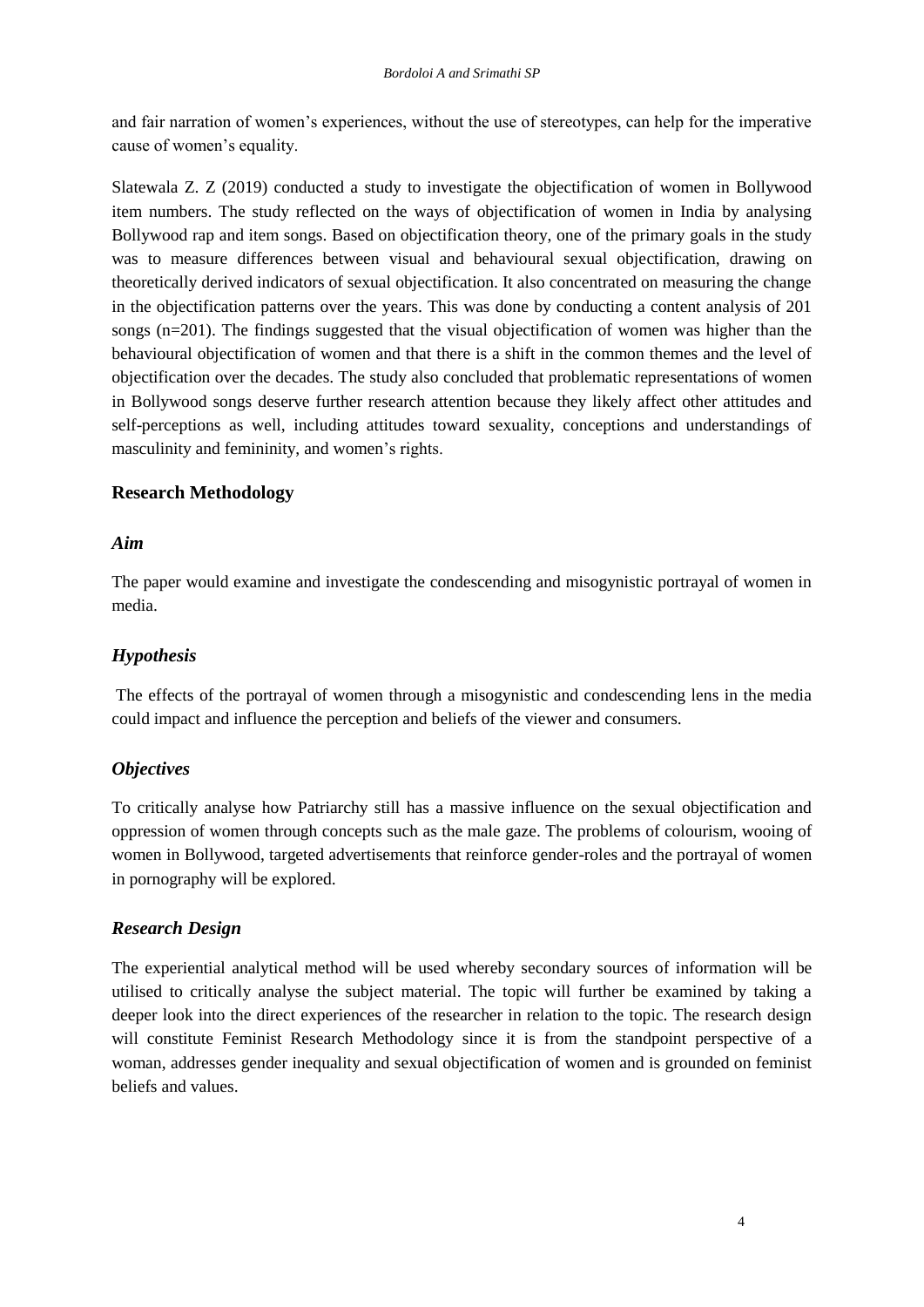## *Research Questions*

The research questions used in the study will pertain to whether the portrayal of women in media is misogynistic and condescending. Such portrayals will be studied to understand how they affect consumers of related media; such as on self-esteem.

### *Data Collection*

Secondary sources of information will be used for data collection, which includes movies, advertisements, books and magazines.

#### **A closer look at Patriarchy, Beauty and Femininity, Bollywood and Pornography**

## *Patriarchy*

According to Britannica, Patriarchy can be defined as a "hypothetical social system in which the father or a male elder has absolute authority over the family group; by extension, one or more men (as in a council) exert absolute authority over the [community](https://www.merriam-webster.com/dictionary/community) as a whole." In today's day and age, the effects of this so-called "male-dominance", presents itself to us, in the malicious maladies of genderinequality as expressed in sexual violence and harassment against women, domestic violence, gender wage-gap and many such atrocities. Starting from the first Women's Rights Convention in 1848 at Seneca Falls, all the way through the different waves of Feminism such as the radical notions of feminist thinkers such as Shulamith Firestone until the recent trends on Twitter such as the #metoo movement, the world has come a long way, in understanding how Patriarchy with its oppressive roots, plays a major role in social interactions and behaviours. However, it indeed affects how women are portrayed in media.

Starting from the internalization of gender roles at a very young age, such as girls identifying with the colour pink and boys identifying with the colour blue, or the common phrase, "stop crying like a girl", we learn to assume certain social responsibilities and adhere to social norms from a very young age. This is sadly reinforced by the media. Advertisements in television, such as those for washing liquids and detergents, (Pril, Vim, Surf Excel) reinforce the gender roles of women being subjugated to the household and being in charge of chores such as cleaning and cooking. These advertisements are aimed at women, and blatantly categorize household chores as something that concerns only women.

# *Beauty Products and Femininity*

Colourism can be defined as discrimination against people with a different skin tone, especially within the same racial group. This is heavily perpetuated by the global beauty industry where sales of skinlightening products are projected to reach 8.9 billion dollars by 2024. Colourism is also very prevalent in countries with white minorities due to the aftermath and influence of colonialism. This sadly has a huge role to play when it comes to education, employment and media representation. In India, beautypageant organizers are criticized for preferring and selecting only those contestants who meet Eurocentric beauty standards, and in African countries, Governments struggle to regulate the sale of dangerous skin-lightening products.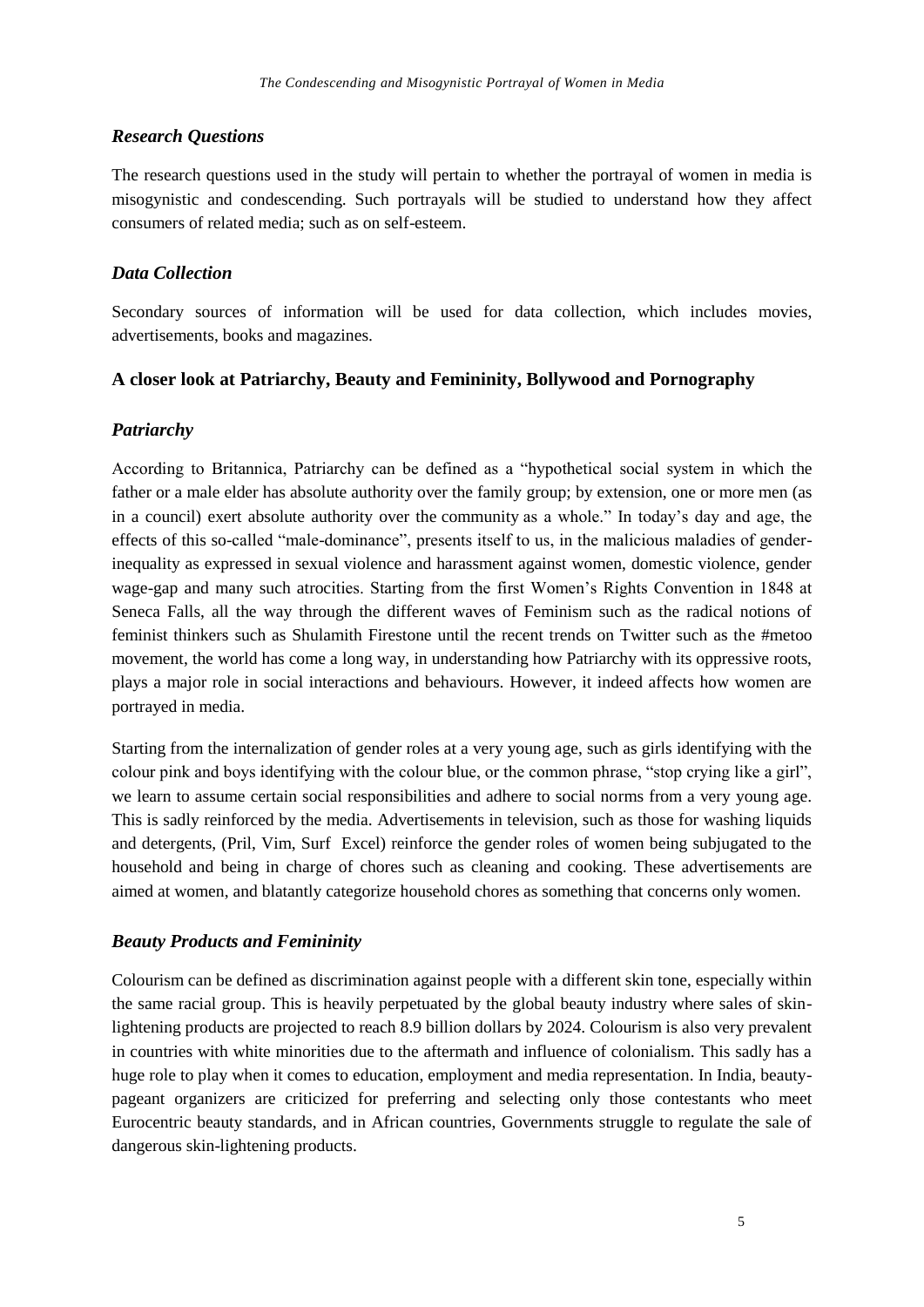For example, a study (Harrison M., Thomas K., 2009) examined the influence of colourism on job selection and discovered a significant preferential difference among Black applicants based on their skin complexion. The findings suggest that skin tone plays a considerable role in the favourability of a Black applicant; indicating that skin colour is more salient and regarded more highly than one's educational background and prior work experience.

(Mishra, N. 2015) conducted a study to investigate the phenomenon of colourism in India. The conclusion was that even average well-educated urban Indian females have skin colour in mind while undergoing day-to-day functions, let alone the ones with lesser exposure or education or belonging from rural areas which still holds the majority of the Indian population. It is easier for such women to get influenced even faster and end up spending part of their earning in buying fairness products under media influence wanting to transform their lives.

The shocking part of the matter is that celebrities, who are supposed to be our so-called, "role models", endorse skin-lightening products, which only contribute to fair skin being considered supreme when it comes to good beauty standards. The fairness-cream market, especially in South-Asian countries, is a booming industry and it is indeed in the marketing process where the importance given to fair skin, supersedes human values, causing darker-skinned individuals, to suffer lower levels of self-esteem because their skin tone is not desirable enough. This can be observed in fairness-cream commercials, where once, light skin is attained after the use of bleaching and skin-whitening products, everything falls into place and it is easier to attract somebody from the opposite sex. The Fair and Lovely beauty cream, is a brutal example, staring us right in the face when it comes to the comparison between skin tones. Even though, the name has been changed to "glow and lovely", the ideals of fair skin and the harmful bleaching materials, still haven't changed. This shows that the media, decides, what "beauty standards" constitute and relays the information to its consumers, thus propagating lower levels of self-esteem among those who do not meet them.

A campaign to strongly fight against colourism, called DARK IS BEAUTIFUL, has made considerable efforts in spreading awareness on the impact of colourism. On January 18, 2014, the Dark Is Beautiful team delivered a petition of 30.000 signatures to a cosmetic company called Emami, reasoning with them and persuading them to withdraw a particularly discriminatory advertisement for Fair and Handsome. In June 2014, Dark is Beautiful lobbied against advertisements that discriminate against dark skin and called for the Advertising Council of India (ASCI) to legislate guidelines that would stop advertisements of fairness products. This prompted ASCI to come up with new guidelines for advertisements.

# *Bollywood Movies and Women's Sexuality*

In 2015, an Indian man in Australia was taken to court because he stalked and harassed two women. His lawyer argued that the man was influenced by Bollywood movies that portrayed harassment or stalking to be considered as normal when it came to seeking romantic relationships with women. The man, Sandesh Baliga, who was a security guard claimed that Bollywood had taught him that the relentless pursuit of a woman, was the only way to woo them. In the end, the court magistrate had agreed that his cultural background had affected him, and let him go freely on the condition that he would promise to show good behaviour for the next five years. This shocking incident relays the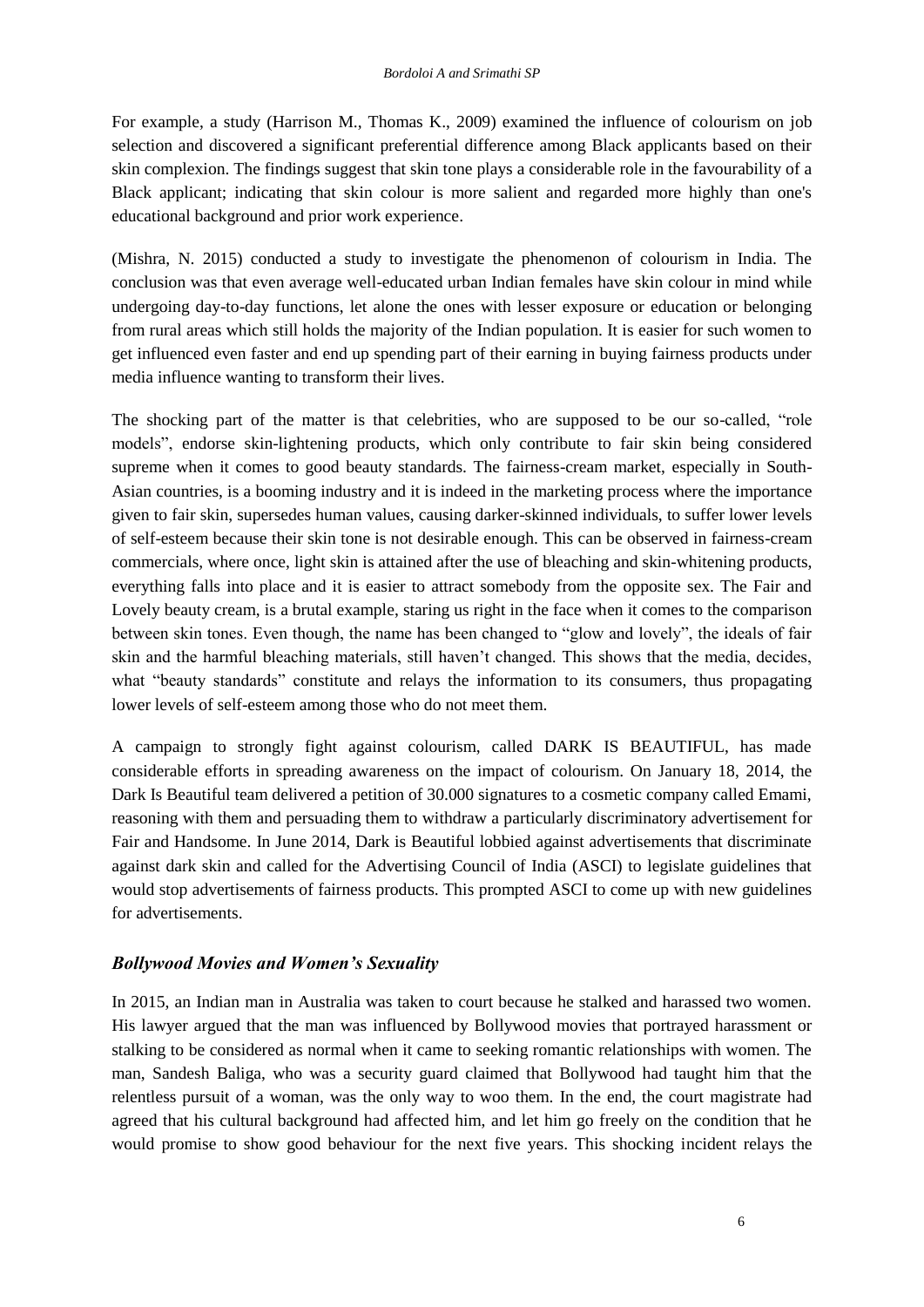direct influence of media, on behaviour, be it good or bad. After all, when will women be portrayed, as having minds and decisions of their own?

In Salman Khan's movie, Dabangg 2 (2012), actress Kareena Kapoor danced in an "item number", or rather a song with a blatant portrayal of a woman as per the highest standards of male-gaze; the lyrics to which are,

*"Main toh tandoori murgi hoon yaar,*

*Gatkale saiya alcohol se",*

which can be translated to, "I am just a tandoori chicken in a tandoor, just swallow me, dear lover, with alcohol". This is only a small example of how women are being portrayed, as nothing more than sex objects for male gratification.

Although, movies such as "Lipstick Under My Burkha", talk about women's experiences through a fair and just narration, most Bollywood movies, still lack the common sense, to vouch for women's emancipation. The age-old narrative of women being under the control of men, which adheres to patriarchal norms still has not changed. Even though during the infamous 2012 Delhi Gang-rape incident, news channels had explicitly mentioned the role of Bollywood movies, especially of "item numbers" in encouraging men, to freely and powerfully exert their dominance and need for sexual gratification over women and thus leading to an increasing number of sexual assault cases, Bollywood seems to merrily carry on with their misogynistic traditions. TV serials, do not fall far behind when it comes to the unjust portrayal of women in media.

#### *The need to "tame" women*

The plot of the movie, Bhabhi (1991), revolves around an incident where a woman (Sita) had slapped a man, who was trying to make sexual advances towards her. Later on, when the man, was seeking to marry and was going through pictures of eligible women for an arranged marriage, he saw her picture and decided to marry her, only to make the rest of her life miserable, as revenge for her hitting him. The woman, (as confusing as it may sound), finally understood that her husband was the same man, whom she had once hit. The storyline from this moment on focuses on the aim of the husband and her in-laws in making life miserable for her, even with an attempt to kill her. The sad part, however, is that Sita, continues to respect her husband, throughout the entire movie, and even forgives him towards the end. Movies such as this, showcase how, women need to cling to their roles of being loving, patient and considerate despite what their husbands and in-laws put them through.

Another observation is that generally, when a movie focuses on the male protagonists(s), cheating on their wives, the genre is usually a comedy. However, when it focuses on infidelity from the woman's side, the genre changes to intense drama. Examples of such cases are movies such as No Entry, Thank you, Biwi No. 1 or Shadi No. 1, Kabhi Alvida Na Kehna and Hamari Adhuri Kahani. In the movie, No Entry, Salman Khan's character cheats on his wife for several years, but she (Esha Deol), decides to forgive him because he threatened her with suicide.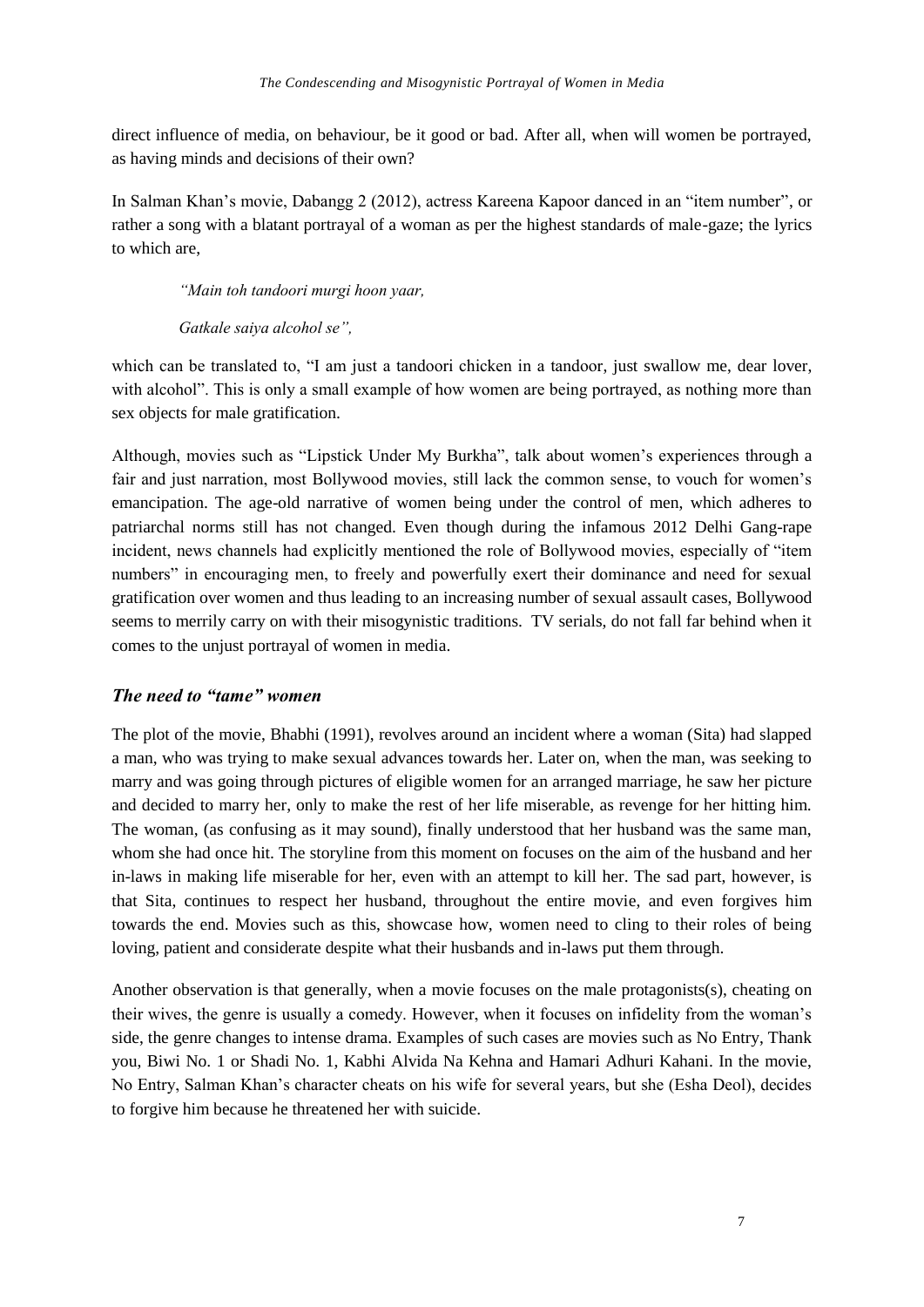The plight of misogyny does not seem to find its end. One of the most shocking dialogues to be used in any movie, is in the movie, Grand Masti (2013), where one of the characters exclaim,

*"Balatkar se yaad aaya,*

# *Meri Biwi Kahan hai?"*

which can be literally translated to, "After hearing the word rape, I just remembered, where is my wife?". Sexual assault or scenes encouraging it, is blatantly being showcased in films like Judwaa 2 (2017), where two twins, have an inherent inclination to spank women, randomly in public. However, the women do not create a scene whatsoever and treat the entire situation as normal. In the movie, Rajaa Ki Aayegi Baaraat (1997), the lead actress gets raped and when this case is taken to court, the verdict was that the man who had raped her, should marry her and give her an honourable place in the family. To think about it, these scenes should have caused an upheaval, but were rather ignored and forgotten. Wife-beating has been portrayed in movies such as Aamdani Atthanni Kharcha Rupaiya (2001), where it is considered absolutely normal to physically assault women. The protagonist in the movie, has firm beliefs about where women stand in society and threatens to beat his wife if she ever crosses her boundaries or disrespects his wishes.

It is important to include homosexual relationships in the conversation of the portrayal of women in media. Lesbian relationships have not been encouraged in movies such as Fire (1996), where several protests took place after the movie was released. The movie, Un-freedom (2015), was banned in India, due to its explicit sexual content displaying a homosexual, lesbian relationship. The portrayal of homosexual relationships in Bollywood, is still deemed to be too problematic even at this point of time. This goes to show how uncomfortable the audience gets, when women's sexuality is openly displayed, and how it is completely normal for men to exert their dominance on women, only to satisfy their "men's needs."

# **Pornography and Sexual Violence against Women**

To talk about how pornography relates to the misogynistic and condescending portrayal of women in media, I would like to highlight the important conclusions of emeritus professor, Robert Jensen's TedX talk on "RADICAL FEMINISM IS A GIFT TO MEN" (2019).

He starts by talking about the time when he was introduced to radical feminists living in a patriarchal society who critiqued men's sexual exploitation of women in the pornography industry. He affirms that "masculinity in patriarchy is relentlessly competitive, focused on conquest, which leads to inevitable confrontations, all with the quest of staying in control of oneself, and controlling others." The end-product of this masculinity, which strongly correlates to gender roles, is that men do not feel "man enough", and as a consequence may seek to control and own women's bodies through the sexual exploitation industries such as pornography. Men can buy and sell objectified female bodies for sexual pleasure.

His most radical argument is that, "can you imagine creating or maintaining a stable, decent society with gender-justice when one class of people (women, girls), can be routinely bought and sold for the sexual pleasure of another class of people (men)?" He believes that pornography is without a doubt, the most sexist and racist media genre in the world today. He states that when men's sexuality is tied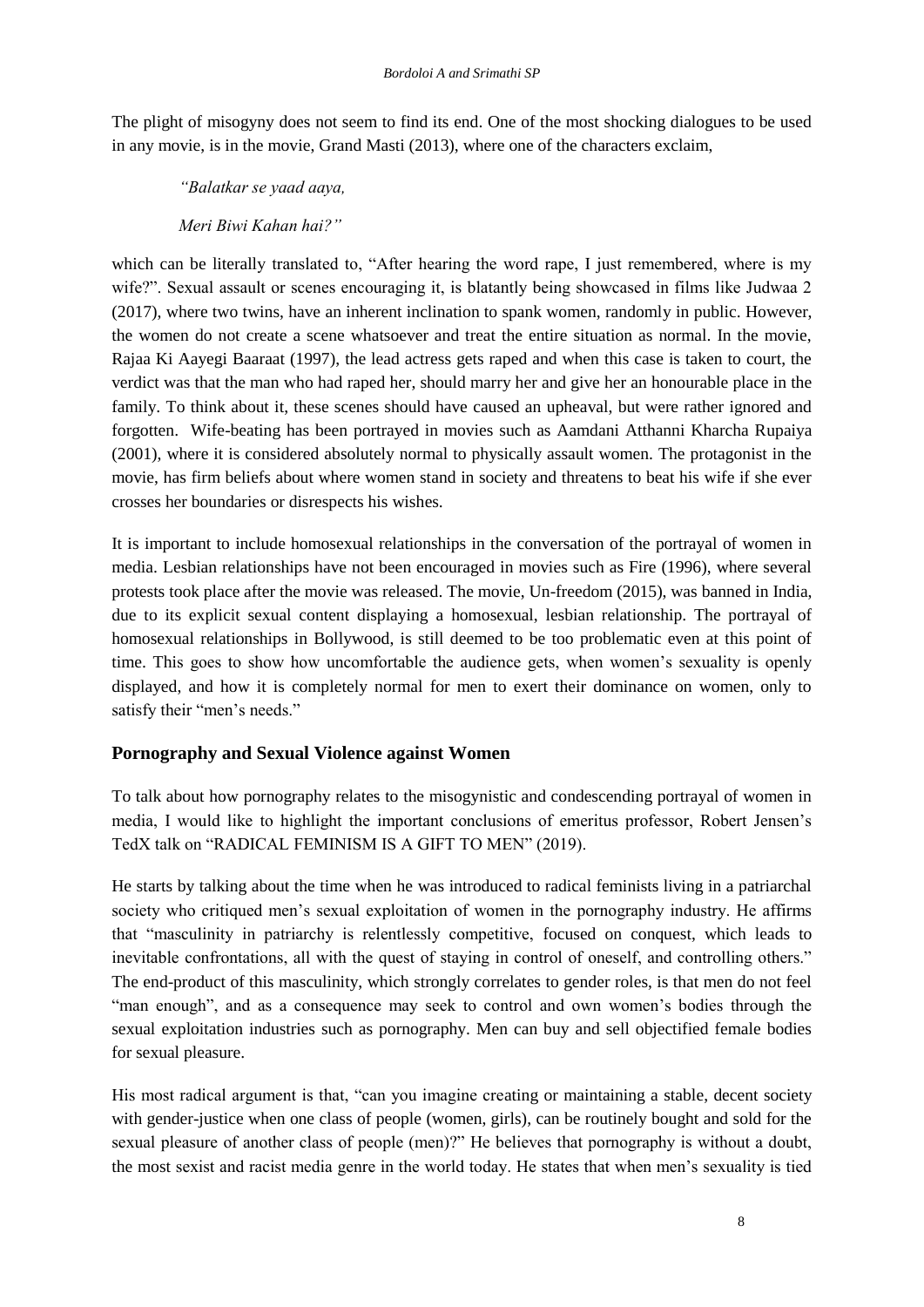to the use of objectified female bodies in pornography, and a sense of control of women, they lose out on the possibility of a deeper and more meaningful sense of intimacy. The realistic conclusion that can be drawn, is that, "Our relationships can deepen if we escape pornographic imaginations." Sir Robert Jensen's speech, indicates how the media, is a well-accustomed and intrinsic part, of a cycle that reinforces patriarchal norms, gender roles and the sexual objectification of women.

#### **Discussion and Conclusion**

Institutionalised male dominance is omnipresent. Male-gaze is observed in almost all media platforms, like for example, the image of a beautiful semi-naked woman bathing in a waterfall to advertise soap. Certain small villages in parts of rural India, Haryana (North-India), for example, still firmly believe that when young girls wear jeans, it motivates men to rape them. It is indeed ironic how so many people across the globe gleefully consume media content that sexually objectifies women's bodies, but at the same time make absolutely no efforts to stop sexual or any other forms of violence against women. It is high time that we were more sensitive and sensible as to how individuals are being portrayed in media, as it definitely helps consumers form opinions and views after consuming content. Gender is a spectrum, and it would make no sense, not to include individuals from the LGBTQ+ community, when we believe that individuals of all genders should be represented equally, and with dignity and respect.

Patriarchy is ever-present in the media even today. The study confirms the hypothesis which states that the effects of the portrayal of women through a misogynistic and condescending lens in the media could impact and influence the perception and beliefs of the viewers and consumers. The stalking and harassment case registered in 2015, against an Indian security guard in Australia, is a clear indicator of how the effects of the portrayal of women in media, has devastating real-life consequences. However, concepts such as the male-gaze, are not the only major problems that are plaguing the media. Colourism, or the measure of one's worth, solely based on the colour of their skin, is blatantly being reinforced when skin-whitening products benefit from celebrity endorsements. This is directly reflected when matrimonial advertisements in India, clearly seek, "fair and beautiful" brides. As a consequence of imperialism and colonization, our ideals of beauty are influenced by the West, as we glorify those who meet Eurocentric standards of beauty. Women should be portrayed as independent individuals, who are capable of making decisions for themselves, rather than being made targets of advertisements of dish-washing liquids, laundry detergents or toilet cleaners (household cleaning products), thereby reinforcing gender-roles. This paper aspires to encourage all individuals, especially women, to boldly voice their opinions on how the media carries on being a slave and a medium to patriarchal norms. Women are not merely sex objects and submissive beings and deserve decent and respectable representation across all media platforms. A limitation to analysing secondary sources of information for this paper, is that there is hardly any information on how a plethora of organisations have come forward to reject the practices of media to reinforce toxic beauty standards and misogynistic trends. This could have helped, bring forth a stronger notion for change. Hopefully in the future, due to the work of scholars and activists, can media content creators be more mindful about how they deal with appropriate gender representation in media. This can help viewers in being mindful of and combating issues such as low self-esteem, after the heavy use of fake and filtered media This is the  $21<sup>st</sup>$  century, and it is time that we get rid of the old ways of portraying women on